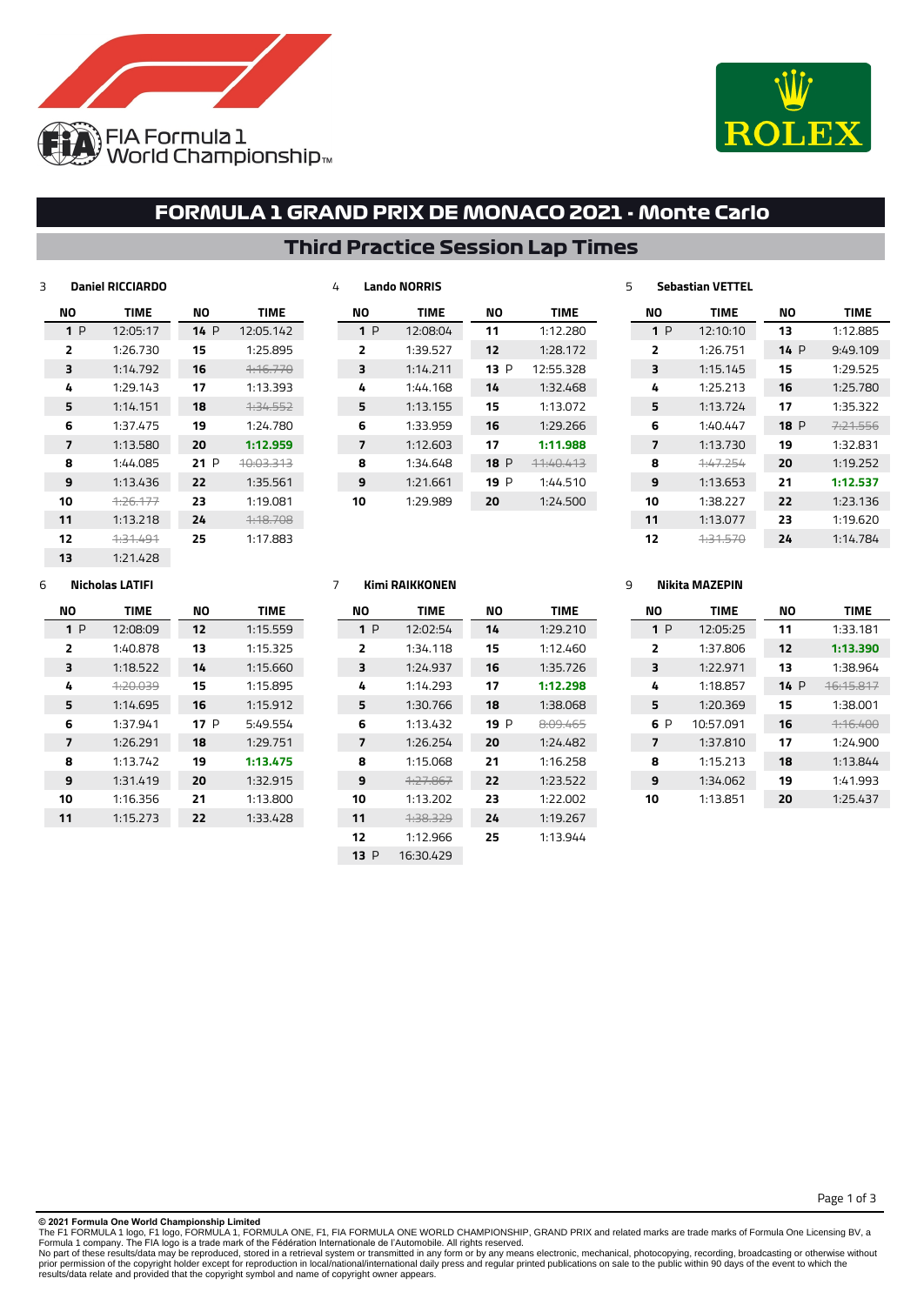

 1:38.742 **1:12.357** 1:27.410



## **FORMULA 1 GRAND PRIX DE MONACO 2021 - Monte Carlo**

|     |             | 11  | <b>Sergio PEREZ</b> |     |             | 14  | <b>Fernando ALONSO</b> |     |             |
|-----|-------------|-----|---------------------|-----|-------------|-----|------------------------|-----|-------------|
| ΝO  | <b>TIME</b> | NO. | <b>TIME</b>         | ΝO  | <b>TIME</b> | NO  | <b>TIME</b>            | ΝO  | <b>TIME</b> |
| 15  | 1:12.771    | 1P  | 12:10:47            | 10  | 1:46.673    | 1P  | 12:08:56               | 11  | 1:30.287    |
| 16P | 1:45.913    | 2   | 1:27.248            | 11  | 1:12.189    | 2   | 1:29.012               | 12  | 1:13.362    |
| 17P | 7:22.007    | 3   | 1:14.994            | 12P | 1:57.127    | 3   | 1:14.592               | 13P | 16:20.242   |
| 18  | 1:31.923    | 4   | 1:28.742            | 13P | 22:26.533   | 4   | 1:25.342               | 14  | 1:27.890    |
| 19  | 1:18.316    | 5   | 1:12.924            | 14  | 1:26.061    | 5   | 1:13.760               | 15  | 1:13.469    |
| 20  | 1:12.749    | 6   | 1:31.434            | 15  | 1:31.201    | 6   | 1:30.942               | 16  | 1:28.349    |
| 21  | 1:30.907    | 7   | 1:12.367            | 16  | 1:11.822    | 7   | 1:18.255               | 17  | 1:21.388    |
| 22P | 6:55.549    | 8   | 1:37.574            | 17  | 1:40.399    | 8 P | 9:29.631               | 18  | 1:13.339    |
| 23  | 1:23.706    | 9   | 1:12.135            | 18  | 1:11.817    | 9   | 1:26.478               | 19  | 1:48.386    |
| 24  | 1:25.112    |     |                     |     |             | 10  | 1:13.329               |     |             |
| 25  | 1:12.916    |     |                     |     |             |     |                        |     |             |

## **Third Practice Session Lap Times**

| 14 | 1:35.565               |
|----|------------------------|
| 16 | <b>Charles LECLERC</b> |

**Pierre GASLY**

**NO TIME** P 12:08:06 1:33.245 1:16.279 1:19.502 1:26.470 1:20.739 1:13.563 1:36.923 1:13.012 1:32.910 1:12.626 1:34.800 1:13.152

| NΟ             | <b>TIME</b> | NΟ   | TIME             |
|----------------|-------------|------|------------------|
| 1P             | 12:07:11    | 15   | 1.37.194         |
| $\overline{2}$ | 1:32.871    | 16   | 1:11.739         |
| 3              | 1:22.371    | 17 P | 1:46.964         |
| 4              | 1:12.633    | 18 P | 6:15.620         |
| 5              | 1.32.164    | 19   | 1:30.641         |
| 6              | 1:12.223    | 20   | 1.33.346         |
| 7              | 1:42.466    | 21   | 1:50.264         |
| 8              | 1:11.658    | 22 P | 8.57.307         |
| 9              | 1:43.586    | 23   | 1:37.802         |
| 10             | 1:11.785    | 24   | 1:11.552         |
| 11             | 4:32.538    | 25   | 1:11.600         |
| 12             | 1:13.222    | 26   | <u> 1:43.130</u> |
| 13             | 1:49.472    | 27 P | 1:27.876         |
| 14             | 1:11.696    |      |                  |

### **Lance STROLL**

| NΟ             | <b>TIME</b> | NΟ          | <b>TIME</b>         |
|----------------|-------------|-------------|---------------------|
| 1P             | 12:09:50    | 12          | 1:12.729            |
| $\overline{2}$ | 1:32.619    | 13 P        | 10:57.832           |
| 3              | 1:15.131    | 14          | 1:29.190            |
| 4              | 1:31.803    | 15          | 1:13.009            |
| 5              | 1:13.564    | 16          | 1:42.153            |
| 6              | 1:39.945    | 17          | 1:12.700            |
| 7              | 1:29.842    | <b>18</b> P | 8.37.437            |
| 8              | 1:12.843    | 19          | 1:35.801            |
| 9              | 1:35.840    | 20          | 1:31.887            |
| 10             | 1:12.867    | 21          | 1:14.178            |
| 11             | 1:40.819    | 22          | <del>1:40.128</del> |
|                |             |             |                     |

## **Yuki TSUNODA**

| NΟ                      | <b>TIME</b> | NΟ  | <b>TIME</b> |
|-------------------------|-------------|-----|-------------|
| 1P                      | 12:05:23    | 16  | 1:40.592    |
| $\overline{\mathbf{z}}$ | 1:36.377    | 17  | 1:13.522    |
| 3                       | 1:18.440    | 18  | 1:30.941    |
| 4                       | 1:16.321    | 19  | 1:13.537    |
| 5                       | 1:14.727    | 20P | 6:46.030    |
| 6                       | 1:14.608    | 21  | 1:39.563    |
| 7                       | 1:23.001    | 77  | 1:14.001    |
| я                       | 1:27.352    | 23  | 1:42.543    |
| 9                       | 1:14.407    | 24P | 6:33.763    |
| 10                      | 1:28.704    | 25  | 1:28.705    |
| 11                      | 1:14.098    | 26  | 1:22.316    |
| 12                      | 1:35.801    | 27  | 1:15.108    |
| 13                      | 1:14.179    | 28  | 1:26.279    |
| 14                      | 1:34.442    | 29  | 1:23.898    |
| 15                      | 1:13.550    | 30  | 1:24.308    |

Page 2 of 3

The F1 FORMULA 1 logo, F1 logo, FORMULA 1, FORMULA ONE, F1, FIA FORMULA ONE WORLD CHAMPIONSHIP, GRAND PRIX and related marks are trade marks of Formula One Licensing BV, a<br>Formula 1 company. The FIA logo is a trade mark of